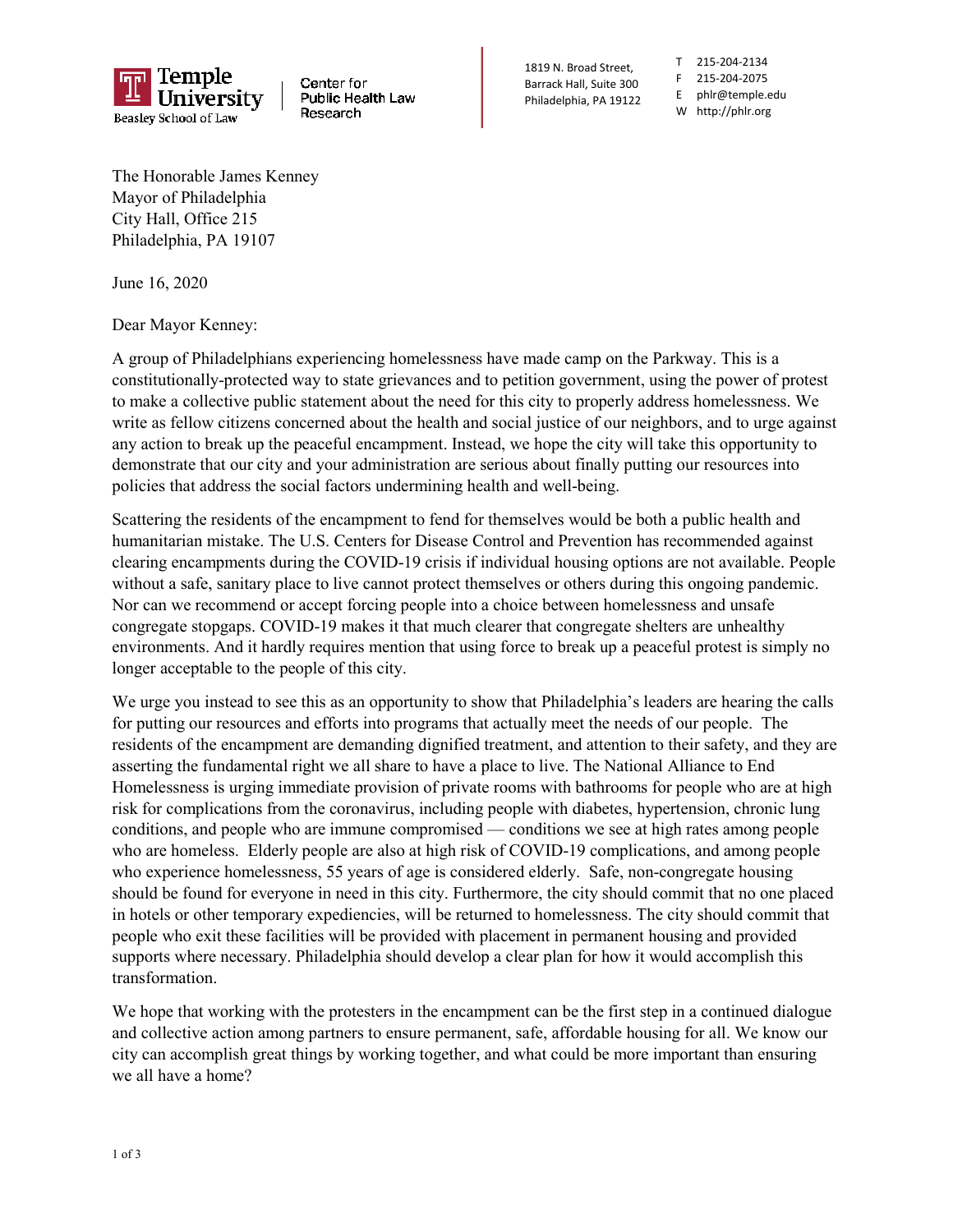

Center for Public Health Law Research

1819 N. Broad Street, Barrack Hall, Suite 300 Philadelphia, PA 19122

T 215-204-2134 F 215-204-2075 E phlr@temple.edu W http://phlr.org

Sincerely,

Joe Amon, PhD MSPH Clinical Professor, Community Health and Prevention Dornsife School of Public Health Drexel University

Jessica Amoroso, Esq. Law & Policy Analyst Center for Public Health Law Research, Temple University Beasley School of Law

Mary Ellen Balchunis, PhD

Scott Burris, JD Professor & Director Center for Public Health Law Research, Temple University Beasley School of Law

Mariana Chilton, PhD, MPH Director, Center for Hunger-Free Communities Drexel University

Adrienne R. Ghorashi, Esq. Program Manager Center for Public Health Law Research, Temple University Beasley School of Law

Toorjo Ghose, MSW, PhD Associate Professor, Calvin Bland Faculty Fellow, School of Social Policy & Practice University of Pennsylvania

Ronda B. Goldfein, Esq. AIDS Law Project of Pennsylvania

Alex Hess, JD Legal Researcher Center for Public Health Law Research, Temple University Beasley School of Law

Jonathan Larsen, JD, MPP Consultant Center for Public Health Law Research, Temple University Beasley School of Law

Jennifer J. Lee Clinical Associate Professor of Law Sheller Center for Social Justice Temple University Beasley School of Law

Stephen Metraux, PhD Director & Associate Professor, Center for Community Research & Service Biden School of Public Policy & Administration University of Delaware

Katie Moran-McCabe, JD Special Projects Manager Center for Public Health Law Research, Temple University Beasley School of law

Andre M. Perry Fellow - Metropolitan Policy Program Brookings Institute

Elizabeth Platt, JD/MA Director, Policy Research Technology Program Center for Public Health Law Research, Temple University Beasley School of Law

Akira Drake Rodriguez Weitzman School of Design, Department of City & Regional Planning University of Pennsylvania

Sabrina Ruchelli, JD Law and Policy Analyst Center for Public Health Law Research, Temple University Beasley School of Law

Ayden Scheim Assistant Professor, Department of Epidemiology and Biostatistics Dornsife School of Public Health Drexel University

Jerry Stahler, PhD Professor Department of Geography and Urban Studies Temple University

Eric Tars Legal Director National Law Center on Homelessness & Poverty